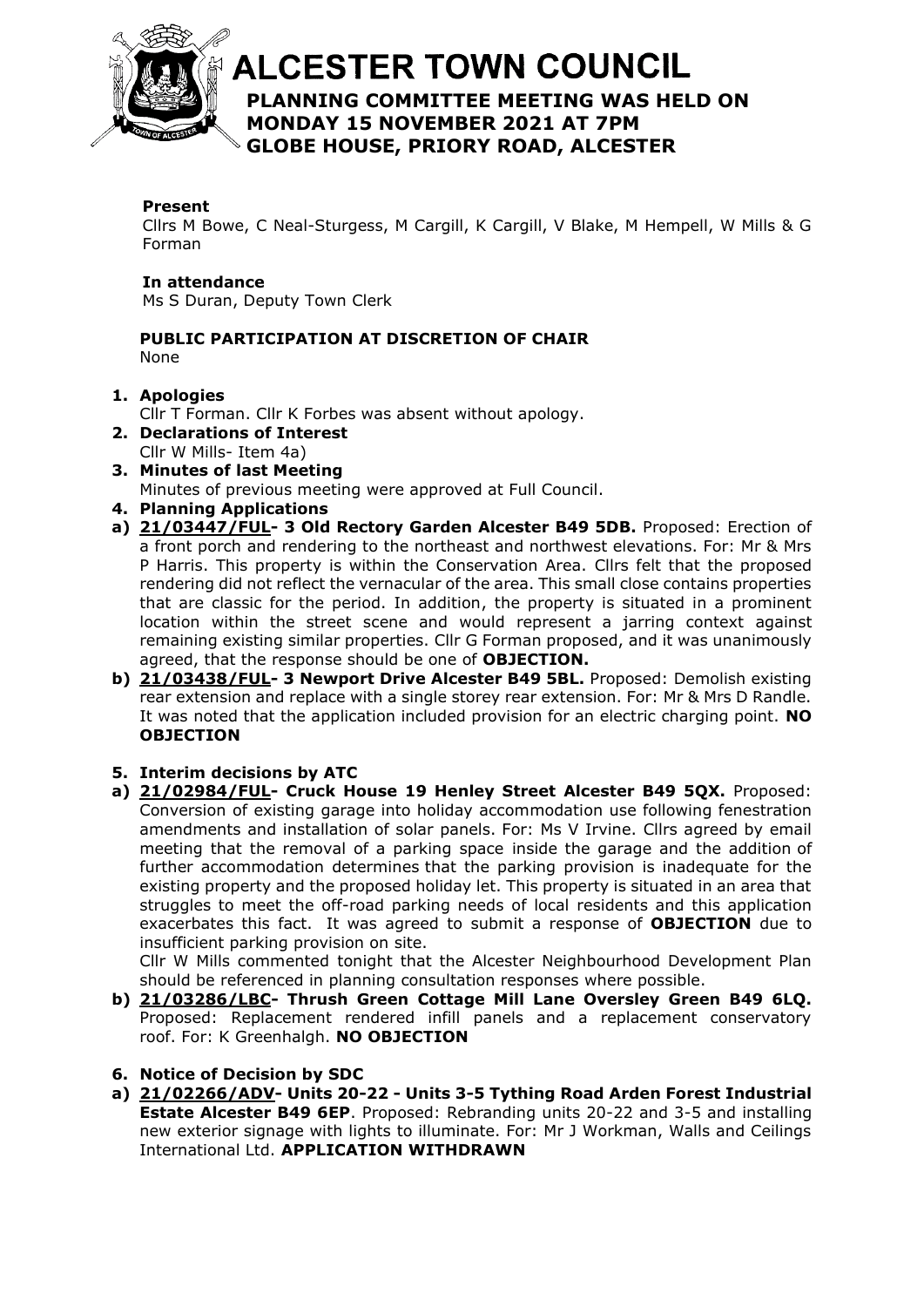- **b) [21/02786/FUL-](https://apps.stratford.gov.uk/eplanning/AppDetail.aspx?appkey=QYPLU4PMJ9600) 7 Stratford Road Alcester B49 5AU.** Proposed: Enlargement of existing rear dormer window. For: Mr & Mrs T Bishop. **PERMISSION WITH CONDITIONS**
- **c) [21/01395/ADV-](https://apps.stratford.gov.uk/eplanning/AppDetail.aspx?appkey=QS66TAPMH4C00) 17 - 19 Priory Road Alcester B49 5DX.** Proposed: Proposed facsia sign and wall sign. For: Mrs M Nathwani, Unique Smiles Dental Surgery. **CONSENT REFUSED**
- **d) [21/02925/FUL-](https://apps.stratford.gov.uk/eplanning/AppDetail.aspx?appkey=QZD4ZNPMGGY00) 43 Castle Road Alcester B49 6BQ**. Proposed: Installation of external wall insulation to all external elevations of the property with an off-white render finish. For: Orbit Group. **PERMISSION WITH CONDITIONS**
- **e) [21/02870/FUL](https://apps.stratford.gov.uk/eplanning/AppDetail.aspx?appkey=QZ2EWHPMM0Q00) - 8 Boteler Close Alcester B49 5BS.** Proposed: Erection of a single storey side extension to house utility room and WC. For: Mr A Evans. **PERMISSION WITH CONDITIONS**
- **f) [21/02917/TPO-](https://apps.stratford.gov.uk/eplanning/AppDetail.aspx?appkey=QZD298PMGDI00) Arrow Lodge Henley Street Alcester B49 5QY.** Proposed: -T1 ash - Fell. For: Mr M Bowe. **CONSENT FOR ARBORICULTURAL WORK**
- **7. Proposition to Full Council** None.
- **8. Report on update meeting with Bloor Homes 15 November 2021** Mr A Winstone, Bloor Homes Western attended an update meeting immediately preceding the Planning Meeting and reported as follows:
- The compound and sales centre area at the southern end of the northern parcel will also be used for Phase 2 of the development- southern parcel.
- Plots located in this area (around 15) will therefore be completed later.
- It is anticipated that the remaining 145 unaffected plots on the Northern Phase will be completed by December 2022
- Subject to approval of Reserved Matters for the Southern Phase, it is hoped to commence works in the next 6 months. There is currently some activity- stockpiling topsoil from the northern site and removal of cement fibre roofing from old chicken sheds involving specialist asbestos removal contractors. Following removal of the chicken sheds, archaeological investigations will commence in early 2022.
- The translocation of the Slow Worms to Abbey Fields and to within an onsite receptor site has been completed.
- Revised drawings are now with the Case Officer- minor amendments to plan- changes to active boundary on Allimore Lane, landscaping and flood defence bund to allow for tree roots.
- Northern phase- Currently 25 occupations plus forward sales.
- Play areas- It is expected that the LEAP and one of the LAPs will be open before Xmas 2021 subject to the usual safety checks.
- Cllr M Bowe asked when the first occupations might be expected for the Southern Phase. It is anticipated that this will be in 2023 and will be dependent on build continuity- ultimately 60 occupations a year. Cllr Bowe also questioned whether there had been any progress with communication with residents- especially in Eclipse Road. Mr Winstone agreed that this was something Bloors need to work on and would draft a letter to residents giving an update on progress, sending copies to the Town Council.
- Cllr M Cargill asked about the likelihood of increased traffic with a shared compound and sales area for both phases and the loss of amenity for adjacent built properties. Bloor Homes will monitor and manage this and it is possible that a one way system will be implemented.
- Abbey Fields- Unilateral Undertaking- Southern phase- Issues with one of the landowners are affecting the legal process and so it is taking more time. Payment of the £20,000 for the Slow Worms will be paid as soon as practically possible on completion of the Licence. Information Boards will be erected on Friday 26 November.
- Section 106 monies Northern Phase- Bloors have paid WCC and SDC but relevant payments have not yet trickled down to ATC. The Unilateral Undertaking is being amended by a Deed of Variation for the Built Facilities Contribution and includes other modifications which are with the Case Officer. Cllr M Cargill to follow up. Once the Reserved matters has been approved, a Deed of Variation will proceed for the Southern Phase.